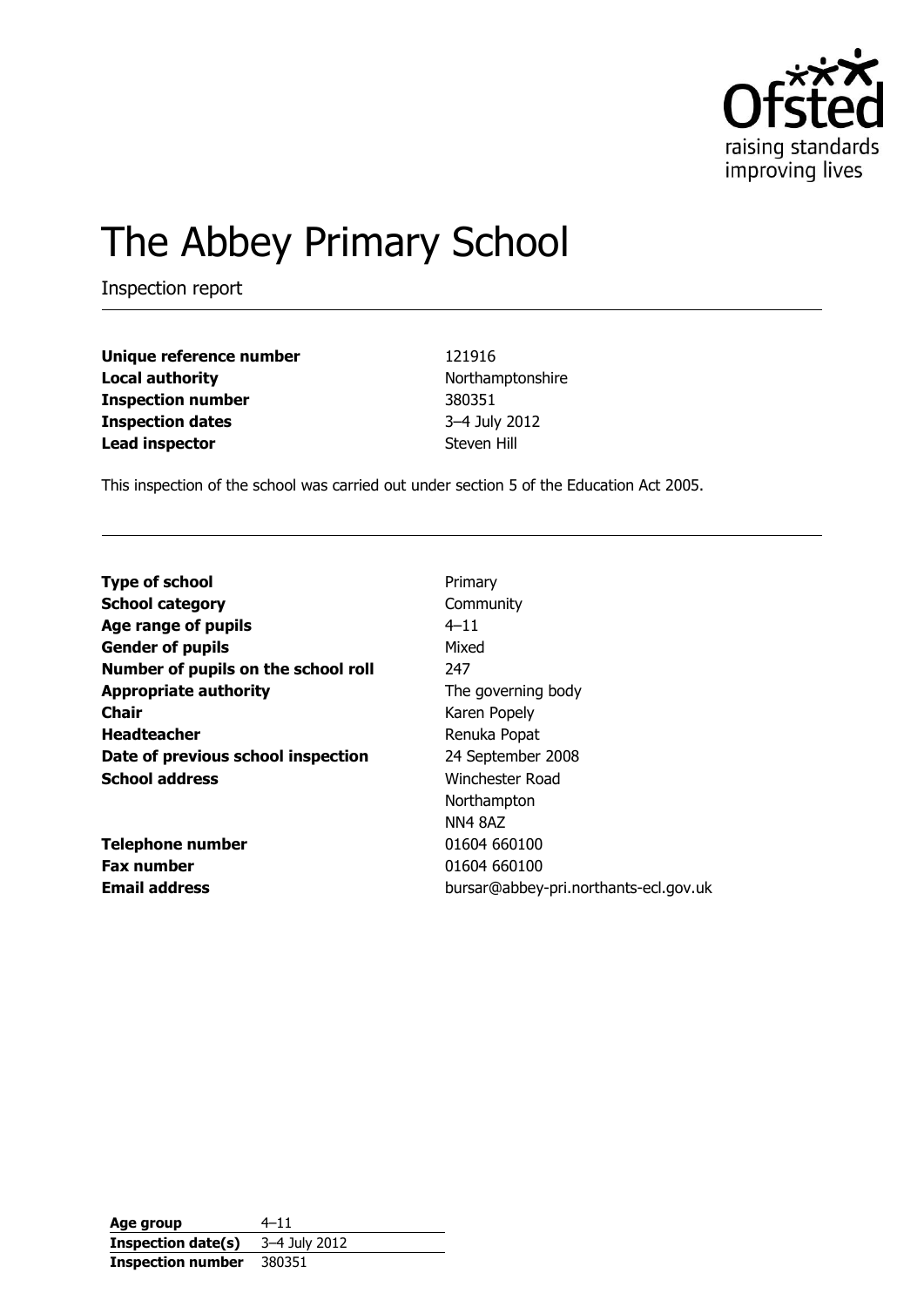

You can use Parent View to give Ofsted your opinion on your child's school. Ofsted will use the information parents and carers provide when deciding which schools to inspect and when.

You can also use Parent View to find out what other parents and carers think about schools in England. You can visit [www.parentview.ofsted.gov.uk,](http://www.parentview.ofsted.gov.uk/) or look for the link on the main Ofsted website: [www.ofsted.gov.uk](http://www.ofsted.gov.uk/)

The Office for Standards in Education, Children's Services and Skills (Ofsted) regulates and inspects to achieve excellence in the care of children and young people, and in education and skills for learners of all ages. It regulates and inspects childcare and children's social care, and inspects the Children and Family Court Advisory Support Service (Cafcass), schools, colleges, initial teacher training, work-based learning and skills training, adult and community learning, and education and training in prisons and other secure establishments. It assesses council children's services, and inspects services for looked after children, safeguarding and child protection.

Further copies of this report are obtainable from the school. Under the Education Act 2005, the school must provide a copy of this report free of charge to certain categories of people. A charge not exceeding the full cost of reproduction may be made for any other copies supplied.

If you would like a copy of this document in a different format, such as large print or Braille, please telephone 0300 123 4234, or email enquiries@ofsted.gov.uk.

You may copy all or parts of this document for non-commercial educational purposes, as long as you give details of the source and date of publication and do not alter the information in any way.

To receive regular email alerts about new publications, including survey reports and school inspection reports, please visit our website and go to 'Subscribe'.

Piccadilly Gate Store St **Manchester** M1 2WD

T: 0300 123 4234 Textphone: 0161 618 8524 E: enquiries@ofsted.gov.uk W: www.ofsted.gov.uk



© Crown copyright 2012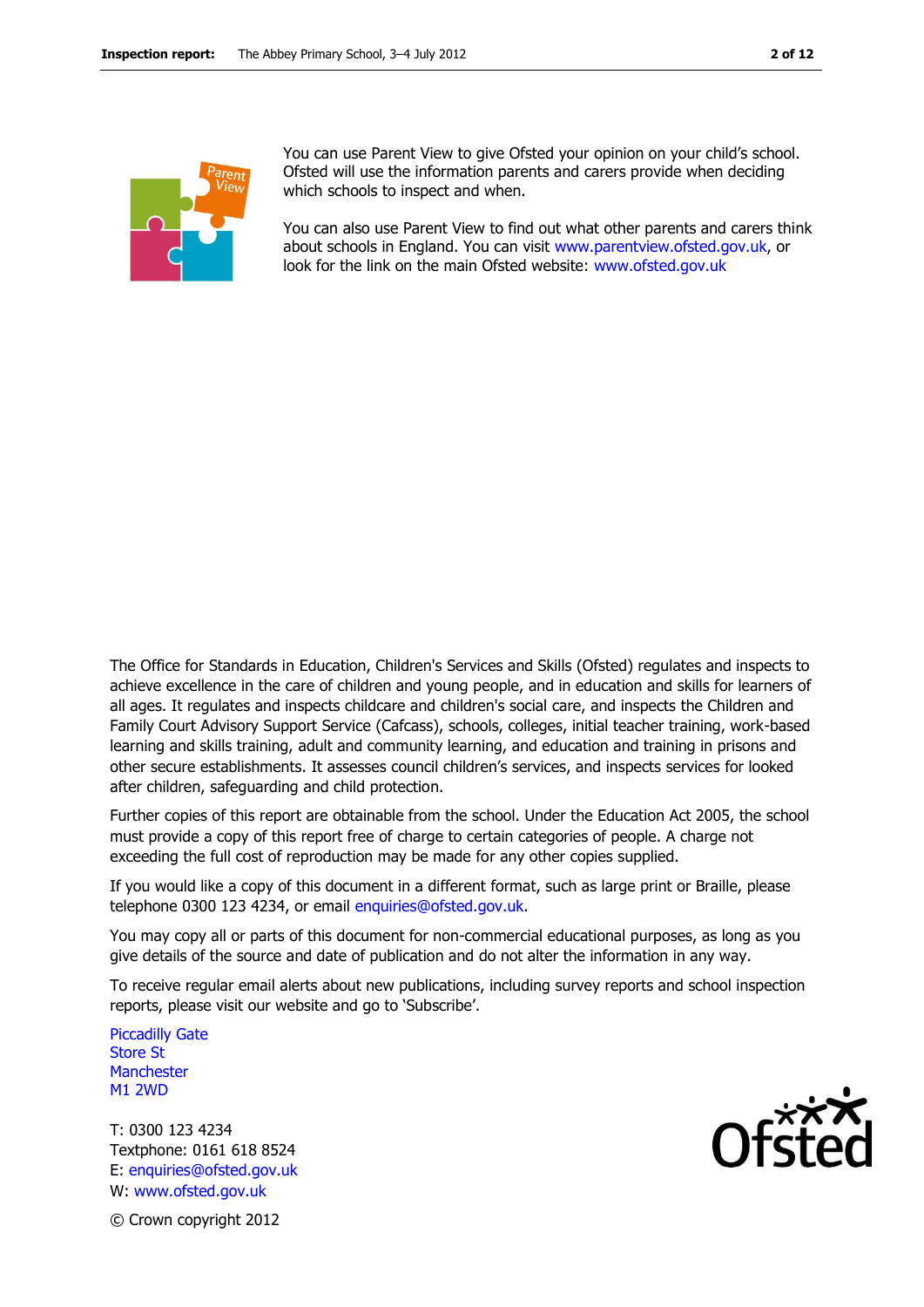# **Introduction**

Inspection team

Steven Hill **Steven Hill** Additional Inspector

Matthew Klimcke **Additional Inspector** 

This inspection was carried out with two days' notice. Teaching was observed in 16 lessons taught by 10 teachers. Meetings were held with members of staff, groups of pupils and representatives of the governing body. Inspectors observed the school's work, and looked at a variety of documentation, particularly that related to keeping pupils safe, and the tracking of their progress. Examples of pupils' work were scrutinised, in their books and on display. Several younger pupils were heard to read. Questionnaires were analysed from staff, pupils and from 100 parents and carers.

# **Information about the school**

This primary school is broadly average in size, but is growing as it now admits two classes into Reception each year. Currently, there are two classes in Reception, two mixed-aged classes, mainly Year 1 with a few pupils from Year 2, and five single-age classes with pupils from Years 2 to 6.

Most pupils are White British, but the proportion who come from a range of other ethnic heritages is greater than in most schools, as is the proportion who speak English as an additional language. The proportion of pupils who are known to be eligible for free school meals is above average. The proportion of disabled pupils and those who have special educational needs who are supported at school action plus, or who have a statement of special educational needs, is above average.

The school meets current floor standards, which are minimum levels set by the government for pupils' attainment and progress.

There is a privately-managed pre-school on the same site, and a privately-run breakfast and after-school club that makes use of the school's accommodation. These are inspected separately and reports are available from the Ofsted website.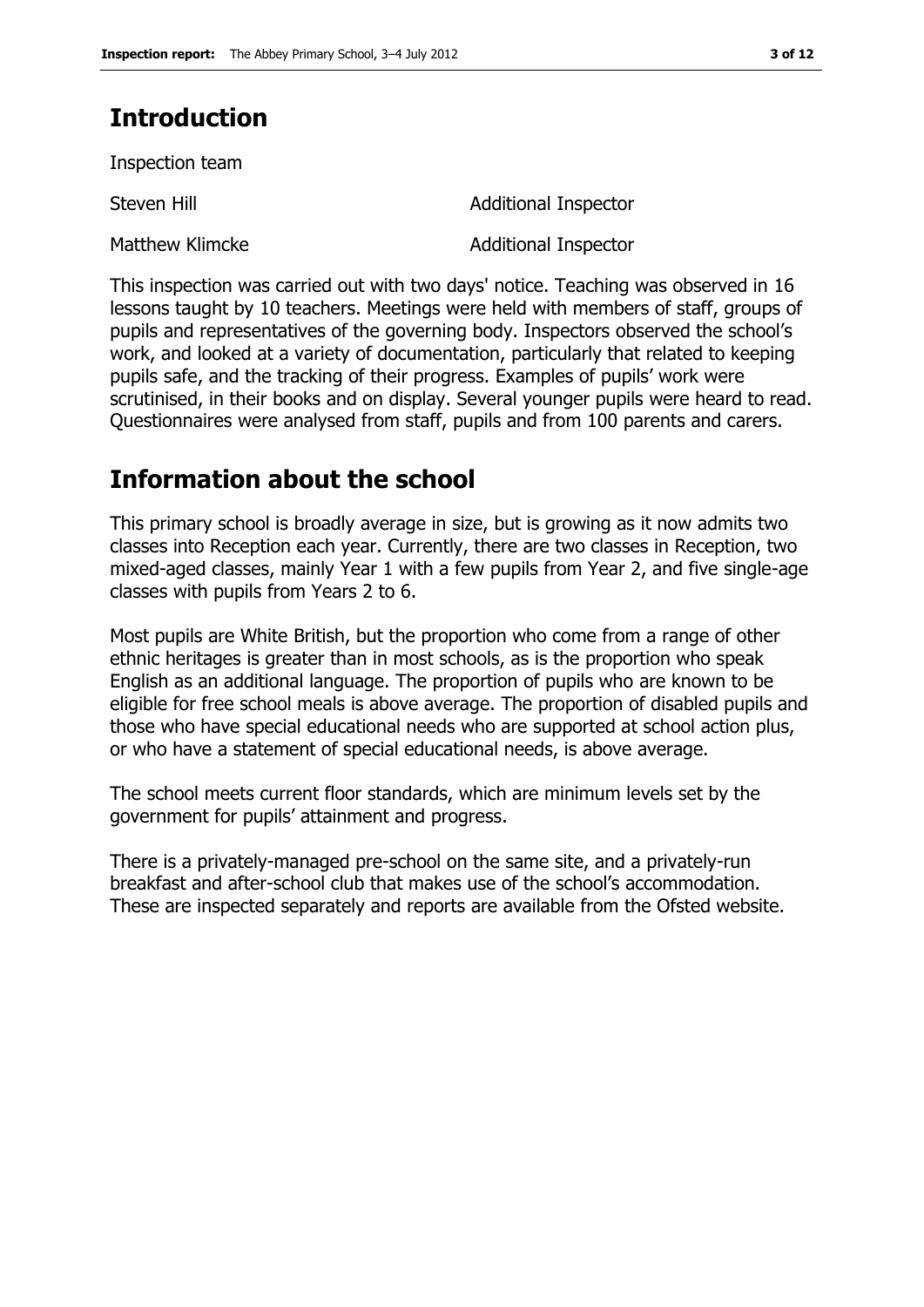## **Inspection judgements**

| <b>Overall effectiveness</b>          |   |
|---------------------------------------|---|
|                                       |   |
| <b>Achievement of pupils</b>          |   |
| <b>Quality of teaching</b>            |   |
| <b>Behaviour and safety of pupils</b> |   |
| <b>Leadership and management</b>      | כ |

### **Key findings**

- This is a good school. It is not outstanding because there is not yet enough excellent teaching to make achievement outstanding, and pupils lack opportunities to use information and communication technology (ICT) in the classroom. Pupils achieve well because of good teaching and their own positive attitudes to learning.
- Pupils make good progress at each key stage. All boys and girls do well regardless of their background or starting points. Disabled pupils and those with special educational needs make particularly good progress. Achievement has risen considerably in the last year. Pupils' ICT skills are good, but unreliable equipment limits the use of ICT to support learning in different subjects.
- Teaching is good. Classes are managed well and pupils are highly motivated by engaging activities. Relationships are good and routines well established, so the pace of learning is usually rapid. In most lessons, teachers give pupils tasks that meet their different needs well, and check how well they are doing so they can quickly help any who are confused. In a few lessons, this is not the case and progress then slows for some pupils. Teachers' marking of pupils' work is of good quality, but pupils do not always respond fully to teachers' questions and suggestions.
- Pupils behave well and feel very safe. Boys and girls from different backgrounds play together happily. They develop excellent collaborative skills and work together very effectively in class. Pupils enjoy learning and are keen to do well.
- Strong leadership from the headteacher and deputy headteacher has increasingly been supported by the effective work of middle leaders across the school. A successful focus on monitoring teaching has made the quality much more consistent, and rigorous monitoring of performance has raised achievement for all groups. The curriculum promotes pupils' spiritual, moral, social and cultural development well.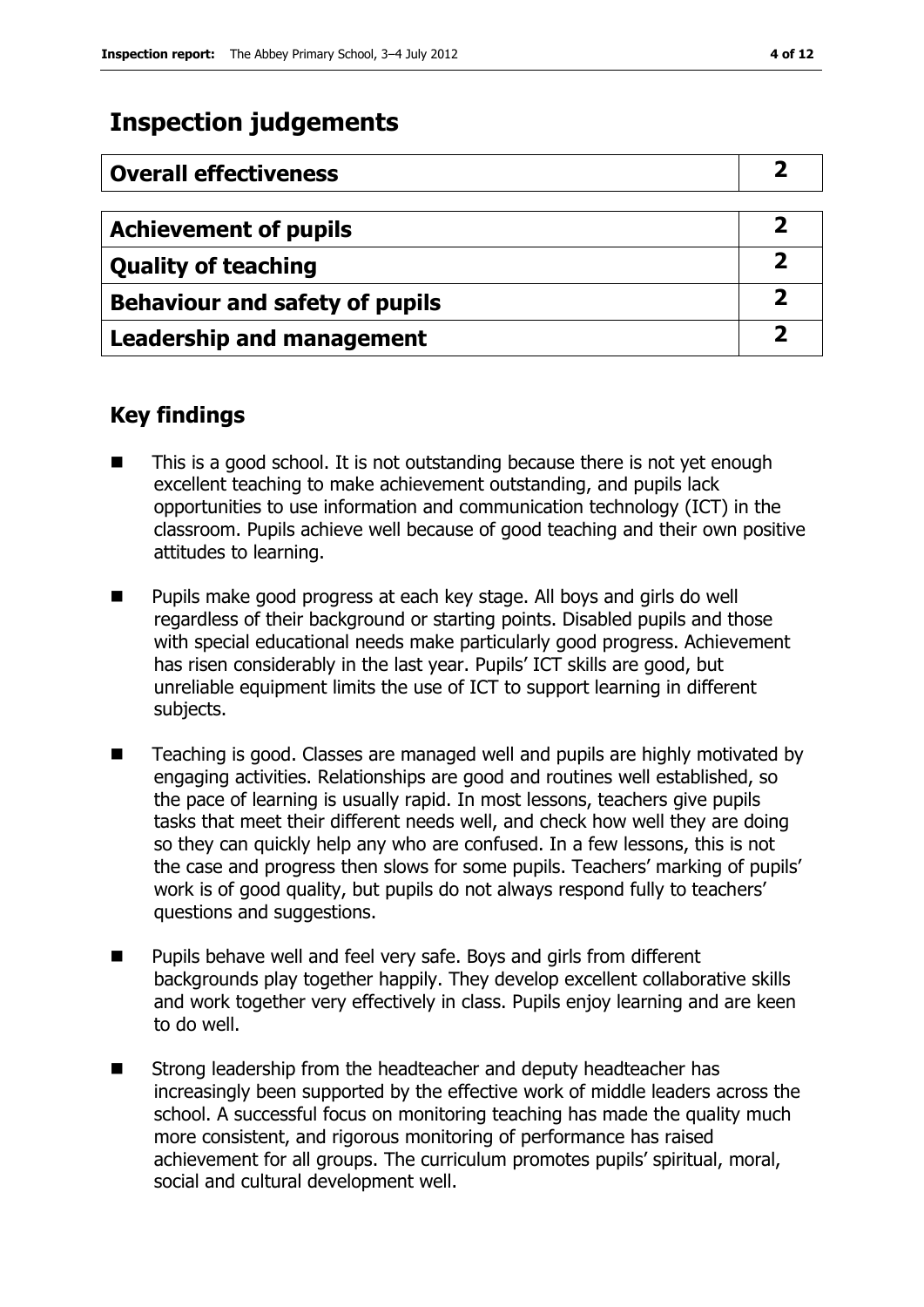### **What does the school need to do to improve further?**

- Improve teaching, eliminating satisfactory teaching and promoting more that is outstanding, and so raise achievement further, by:
	- ensuring that tasks are tightly matched to pupils' different needs in all  $\frac{1}{2}$ lessons
	- making sure that pupils' learning is monitored in every lesson, so that any misconceptions are quickly identified and addressed
	- ensuring that pupils always respond to their teachers' marking, and are given enough time to do so.
- Give pupils more opportunities to use their ICT skills to support their learning in lessons across the curriculum, by increasing the availability of reliable equipment that can be used in the classroom, in line with current plans.

### **Main report**

#### **Achievement of pupils**

Achievement is good. Standards are average in reading, writing and mathematics at the end of Year 6. There is evidence of good achievement in art, and in pupils' ICT and musical skills. Parents and carers are rightly positive about the progress their children make.

Children start in the Reception classes with attainment which varies from year-toyear but which is, generally, below that expected for their age. Last year, children made good progress to reach average attainment levels by the time they went into Year 1. Children in this year's cohort are making the same good progress. Previous cohorts have not always done so well. Children get on well independently, for example, spreading jam or cheese on bread for their snacks, and play well together indoors and out. They listen intently to the adults, for example, enthusiastically counting in twos to record the progress of a 'bee' along a number line.

Progress across the rest of the school has accelerated in the last two years and is now good at Key Stages 1 and 2. At the end of Year 2, standards in reading have risen to broadly average because of an improved emphasis on phonics (how letters in words are used to represent different sounds). This is a major improvement since the last inspection. Pupils in Year 1 made good progress in identifying patterns in number as they persisted with challenging but manageable work. In Year 4, pupils made good progress in using adverbs in their poetry after responding thoughtfully to their teacher's careful questioning that drew out their thinking. The pupils in the current Year 6 have reached average attainment levels, confirmed by observations during the inspection, the school's own tracking, and the preliminary results of national assessments. This represents good progress for this cohort in the light of their low starting points when they left Year 2. Disabled pupils and those with special educational needs have done particularly well. All made the nationally expected progress during Key Stage 2, and several exceeded this. In lessons, such pupils make good progress because tasks are matched to their needs and they are challenged to do their best. Their achievement is further boosted by carefully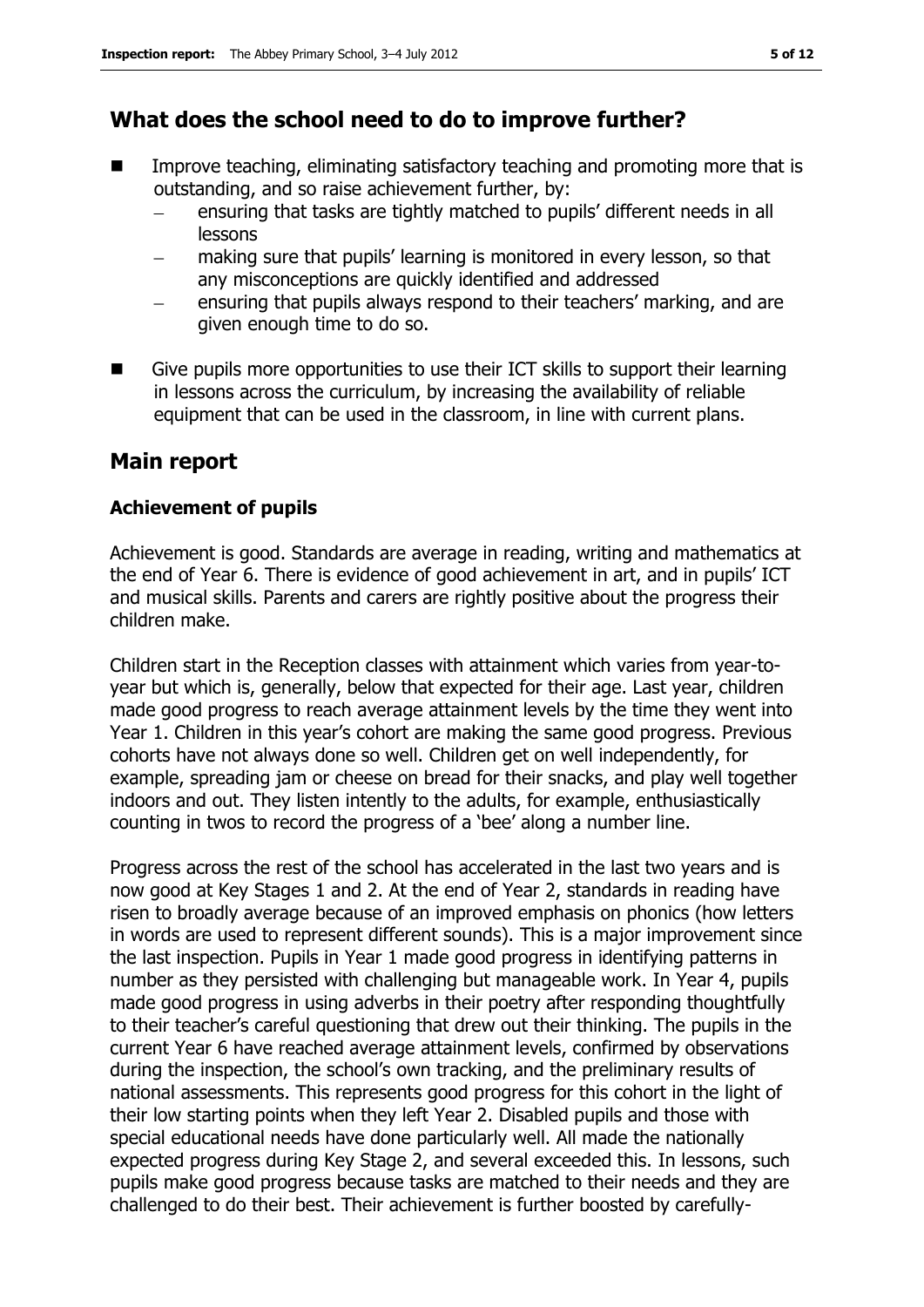judged intervention programmes tailored to their particular needs, both individually and in small groups.

The school has become particularly effective at using its improved tracking of attainment to ensure that all pupils achieve well. Boys and girls, pupils known to be entitled to free school meals, those from different ethnic groups and those who speak English as an additional language all make the same good progress as their classmates and reach similar standards. A gap in the past between boys' performance and that of girls has been eliminated.

#### **Quality of teaching**

Teaching has improved and most is now good, with an increasing proportion of outstanding teaching. The amount of teaching that is only satisfactory has been greatly reduced, although some remains. Parents and carers are overwhelmingly positive about the quality of teaching, and inspection evidence backs up their views.

Teachers establish clear routines and have very good relationships with pupils, who try hard to meet their expectations. Teachers consistently use the 'Abbey skills' and 'Five Bees' programmes developed in school to promote pupils' spiritual, moral, social and cultural development. This contributes to the calm, orderly learning in classes, and has maintained pupils' good personal development since the last inspection. Lessons generally have a good pace that carries learning along well. Occasionally, the pace slows so learning for some pupils is only satisfactory.

A strength of most lessons is the setting of different tasks that are matched to pupils' varying needs. This is a particular feature of the teaching of disabled pupils and those with special educational needs. Occasionally, however, work is a little too easy or hard for some pupils. Teachers generally monitor ongoing progress in lessons and quickly address any misconceptions, but also challenge those pupils who are succeeding to refine and improve their work. Occasional lapses in this good practice slow progress for some pupils. High-quality marking shows pupils why they have succeeded, and what could have been better. Teachers' comments often include suggestions for further practice, or ask questions requiring further detail, but pupils do not consistently respond to them.

Collaborative work is promoted extremely well. For example, pupils in Year 6 greatly extended their understanding of empathy and their writing skills as they worked together to develop ideas about the feelings of Olympic athletes before a race. Excellent use of video clips on the interactive whiteboard increased pupils' understanding and enthusiasm. Such use of ICT to clarify explanations is a strength in many lessons, and pupils are taught ICT skills well in the computer suite. However, teachers are unable to capitalise on this in the classroom, to support pupils' learning in other subjects and to consolidate their skills in ICT because of the lack of suitable, reliable equipment.

Reading is taught well, with a good emphasis on phonics. This was seen in a session in Reception, when children listened attentively, responded enthusiastically and made good progress in learning about sounds made by combining key letters.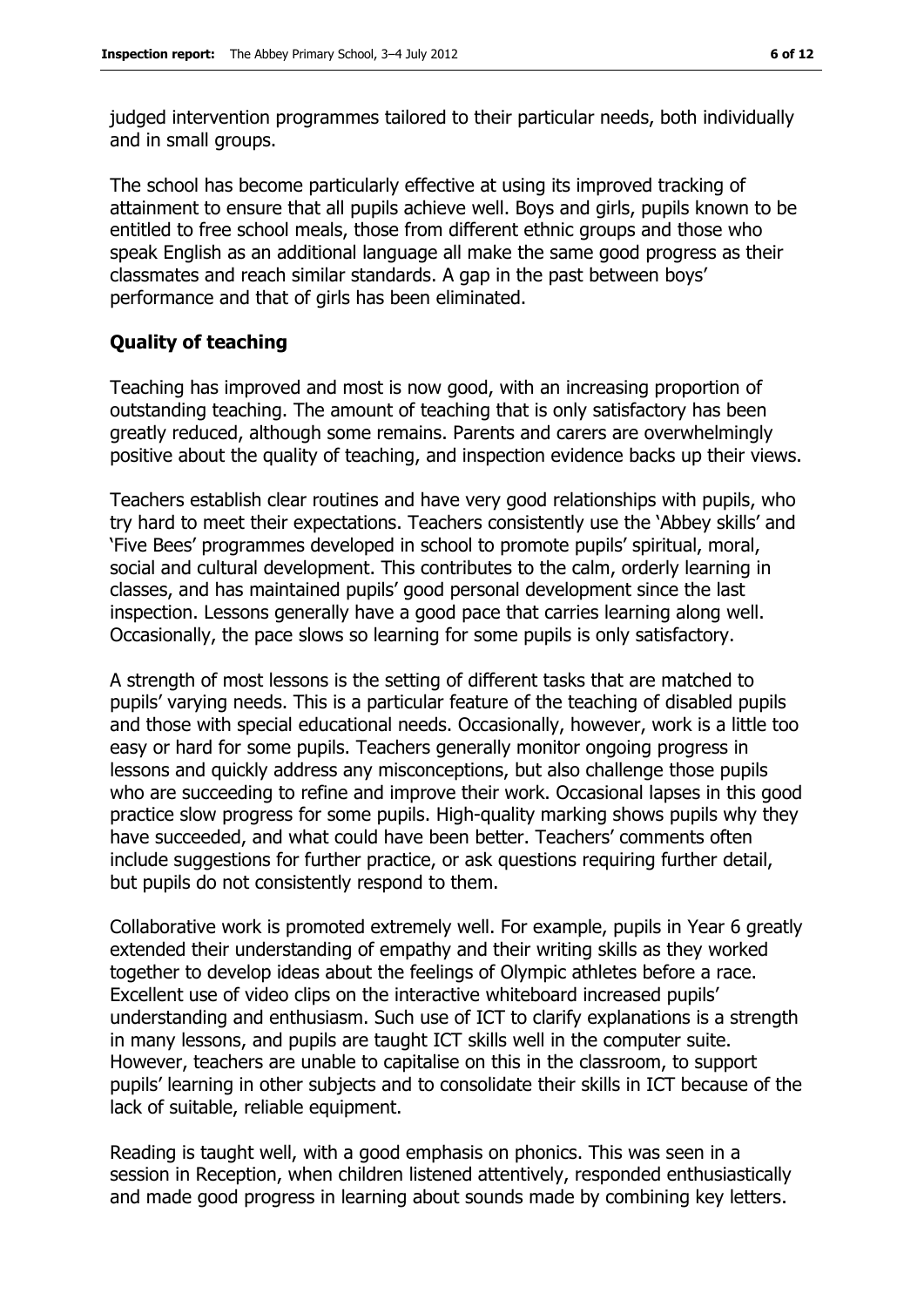#### **Behaviour and safety of pupils**

Pupils are keen to learn, work hard in lessons and behave well. They take a pride in their accomplishments, and those of their classmates. They greatly value the friendships they make in school and take their responsibilities seriously, for example when selling healthy snacks in the tuck-shop or helping to organise assembly. Around the school they are sensible, thoughtful and considerate of the needs of others. They show a good understanding of the social and moral values promoted by the 'Five Bees' and 'Abbey values' programmes, and say these have improved behaviour. By Year 6, they are able to reflect on and write about important values very well, as shown in the impressive display of their work on 'Philosophy Island, where they considered complex moral scenarios.

Pupils' enjoyment of school is reflected in their attendance which has gone up steadily for some time to be above average.

Pupils feel safe in school and have all identified several adults they are confident would help them if they were worried about social or academic issues. They have learned how to keep themselves safe, both in and out of school. Pupils have a good understanding of different kinds of bullying, including cyber- and homophobic bullying. Pupils know how to recognise such bullying and what to do if they or their friends have problems. They are positive about behaviour in the school, saying that bullying, as opposed to occasional silly behaviour, is rare, and pupils in Year 6 could not think of any recent examples. Parents and carers share their children's positive views about safety and standards of behaviour, and show similar confidence that the school will deal with any issues quickly.

#### **Leadership and management**

Good leadership and management have improved teaching and, consequently, raised achievement since the last inspection. The many improvements made, and the accurate self-evaluation which has identified the school's strengths and weaknesses well, show a good capacity to improve further. The regular monitoring of teaching and the clear guidance to colleagues have helped teachers to improve their practice, as have good opportunities for professional development. A greater involvement of middle leaders in monitoring practice and outcomes has meant they now work as a more effective team in driving improvements. Better tracking of pupils' attainment has identified and addressed individual needs more rapidly and accurately, with consequent improved progress. This has greatly contributed to the school's very good work in ensuring equal opportunities and in combating discrimination. Boys and girls, from different ethnic backgrounds and starting points, are fully involved in all aspects of school life, and make similarly good progress. The governing body provides a good balance of guidance and support to the school, based on effective systems to learn about its strengths and weaknesses. It has worked with staff to ensure that the arrangements for safeguarding pupils meet statutory requirements.

An interesting curriculum which links different subjects has made learning more meaningful and enjoyable. It contributes well to cultural development, in particular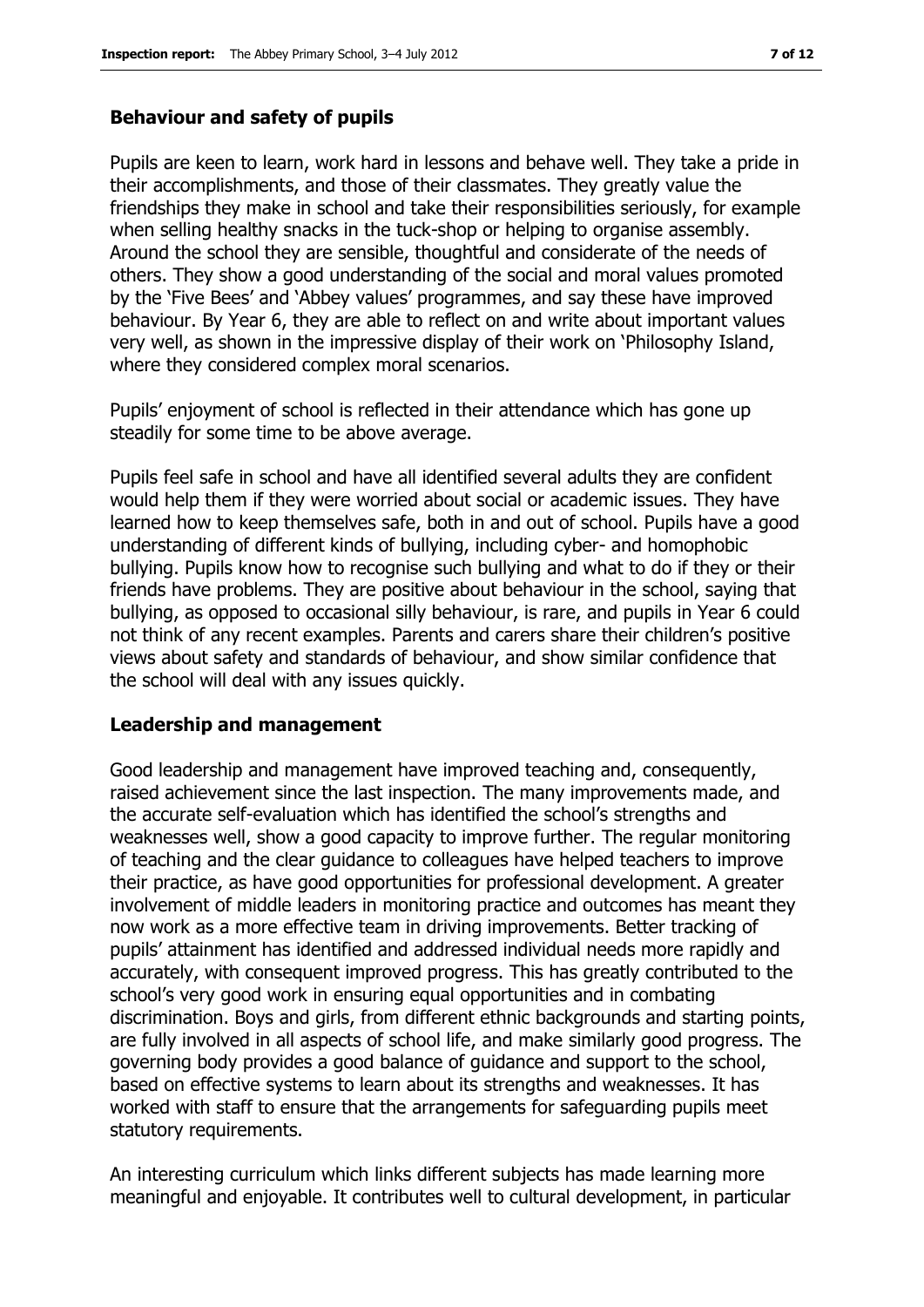in music, where pupils make good use of extensive opportunities, exemplified by their high standards of performance on steel pans. They learn to consider important moral and social issues through a strong and consistent programme. Pupils extend their cultural and spiritual development as they learn about the lives and values of different people around the world. Links abroad, including those with a school in Tunisia, enhance their understanding. The curriculum is broad and balanced, but pupils' use of their good ICT skills to support learning in different subjects is limited by the lack of suitable equipment.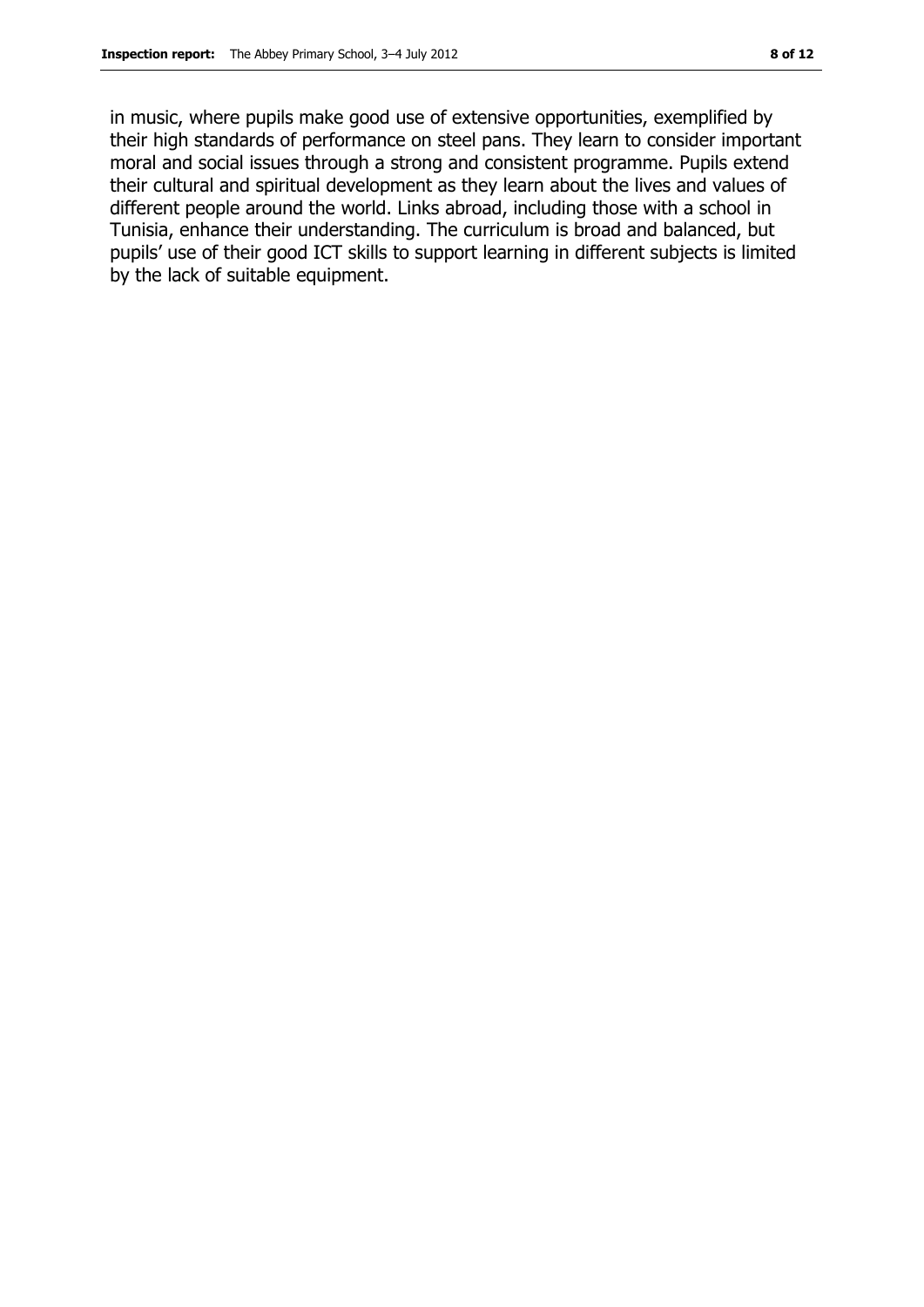# **Glossary**

#### **Grade Judgement Description** Grade  $1$  | Outstanding | These features are highly effective. An outstanding school provides exceptionally well for all its pupils' needs. Grade 2  $\Box$  Good These are very positive features of a school. A school that is good is serving its pupils well. Grade 3  $\parallel$  Satisfactory  $\parallel$  These features are of reasonable quality. A satisfactory school is providing adequately for its pupils. Grade 4 | Inadequate | These features are not of an acceptable standard. An inadequate school needs to make significant improvement in order to meet the needs of its pupils. Ofsted inspectors will make further visits until it improves.

### **What inspection judgements mean**

### **Overall effectiveness of schools**

|                         | Overall effectiveness judgement (percentage of schools) |      |                     |                   |
|-------------------------|---------------------------------------------------------|------|---------------------|-------------------|
| <b>Type of school</b>   | <b>Outstanding</b>                                      | Good | <b>Satisfactory</b> | <b>Inadequate</b> |
| Nursery schools         | 54                                                      | 42   |                     |                   |
| Primary schools         | 14                                                      | 49   | 32                  |                   |
| Secondary<br>schools    | 20                                                      | 39   | 34                  |                   |
| Special schools         | 33                                                      | 45   | 20                  |                   |
| Pupil referral<br>units | q                                                       | 55   | 28                  |                   |
| All schools             | 16                                                      | 47   | 31                  |                   |

New school inspection arrangements have been introduced from 1 January 2012. This means that inspectors make judgements that were not made previously.

The data in the table above are for the period 1 September to 31 December 2011 and represent judgements that were made under the school inspection arrangements that were introduced on 1 September 2009. These data are consistent with the latest published official statistics about maintained school inspection outcomes (see [www.ofsted.gov.uk\)](http://www.ofsted.gov.uk/).

The sample of schools inspected during 2010/11 was not representative of all schools nationally, as weaker schools are inspected more frequently than good or outstanding schools.

Primary schools include primary academy converters. Secondary schools include secondary academy converters, sponsor-led academies and city technology colleges. Special schools include special academy converters and non-maintained special schools.

Percentages are rounded and do not always add exactly to 100.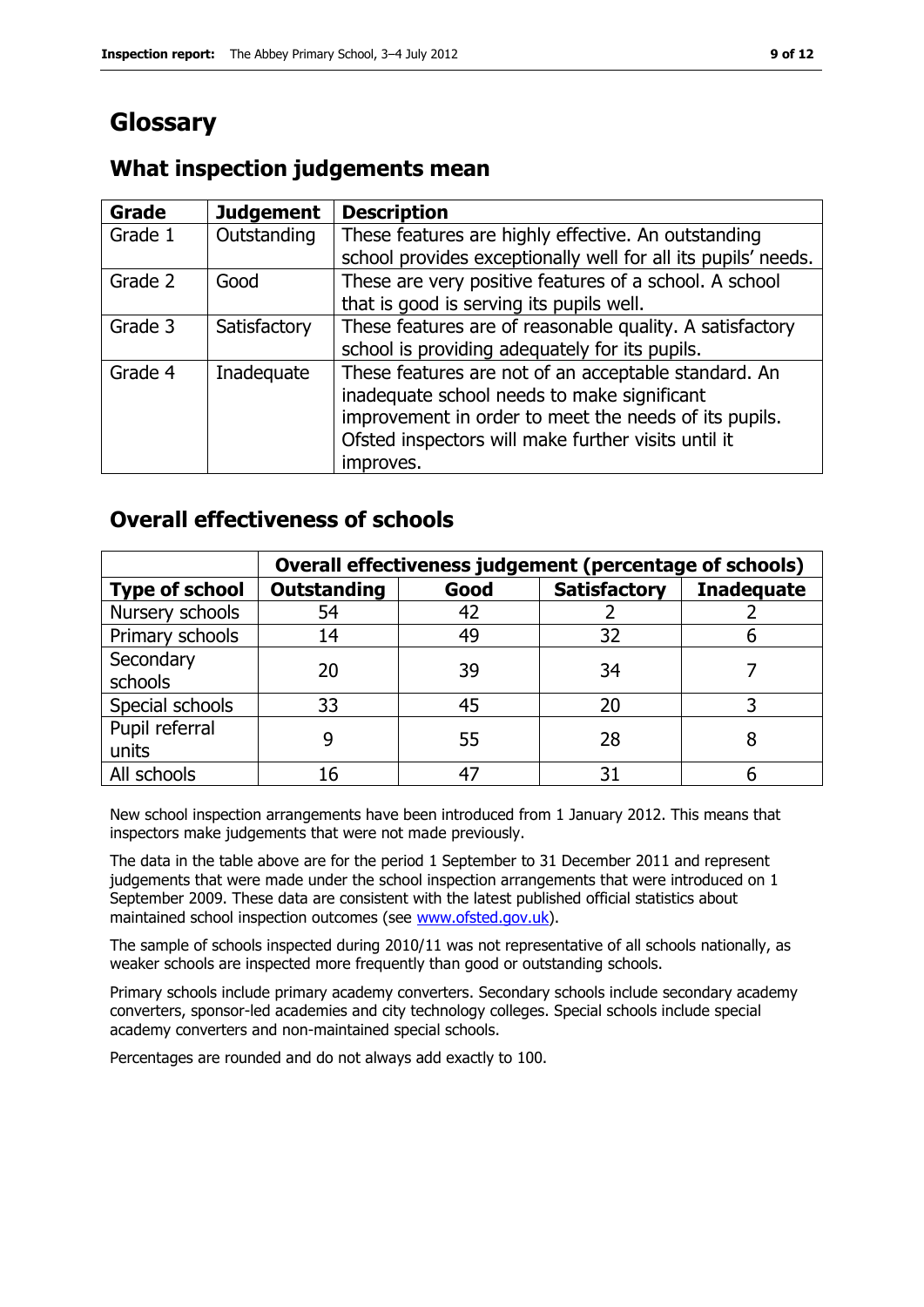# **Common terminology used by inspectors**

| Achievement:               | the progress and success of a pupil in their<br>learning and development taking account of their<br>attainment.                                                                                                        |
|----------------------------|------------------------------------------------------------------------------------------------------------------------------------------------------------------------------------------------------------------------|
| Attainment:                | the standard of the pupils' work shown by test and<br>examination results and in lessons.                                                                                                                              |
| Attendance:                | the regular attendance of pupils at school and in<br>lessons, taking into account the school's efforts to<br>encourage good attendance.                                                                                |
| Behaviour:                 | how well pupils behave in lessons, with emphasis<br>on their attitude to learning. Pupils' punctuality to<br>lessons and their conduct around the school.                                                              |
| Capacity to improve:       | the proven ability of the school to continue<br>improving based on its self-evaluation and what<br>the school has accomplished so far and on the<br>quality of its systems to maintain improvement.                    |
| Floor standards:           | the national minimum expectation of attainment<br>and progression measures.                                                                                                                                            |
| Leadership and management: | the contribution of all the staff with responsibilities,<br>not just the governors and headteacher, to<br>identifying priorities, directing and motivating staff<br>and running the school.                            |
| Learning:                  | how well pupils acquire knowledge, develop their<br>understanding, learn and practise skills and are<br>developing their competence as learners.                                                                       |
| Overall effectiveness:     | inspectors form a judgement on a school's overall<br>effectiveness based on the findings from their<br>inspection of the school.                                                                                       |
| Progress:                  | the rate at which pupils are learning in lessons and<br>over longer periods of time. It is often measured<br>by comparing the pupils' attainment at the end of a<br>key stage with their attainment when they started. |
| Safety:                    | how safe pupils are in school, including in lessons;<br>and their understanding of risks. Pupils' freedom<br>from bullying and harassment. How well the school<br>promotes safety, for example e-learning.             |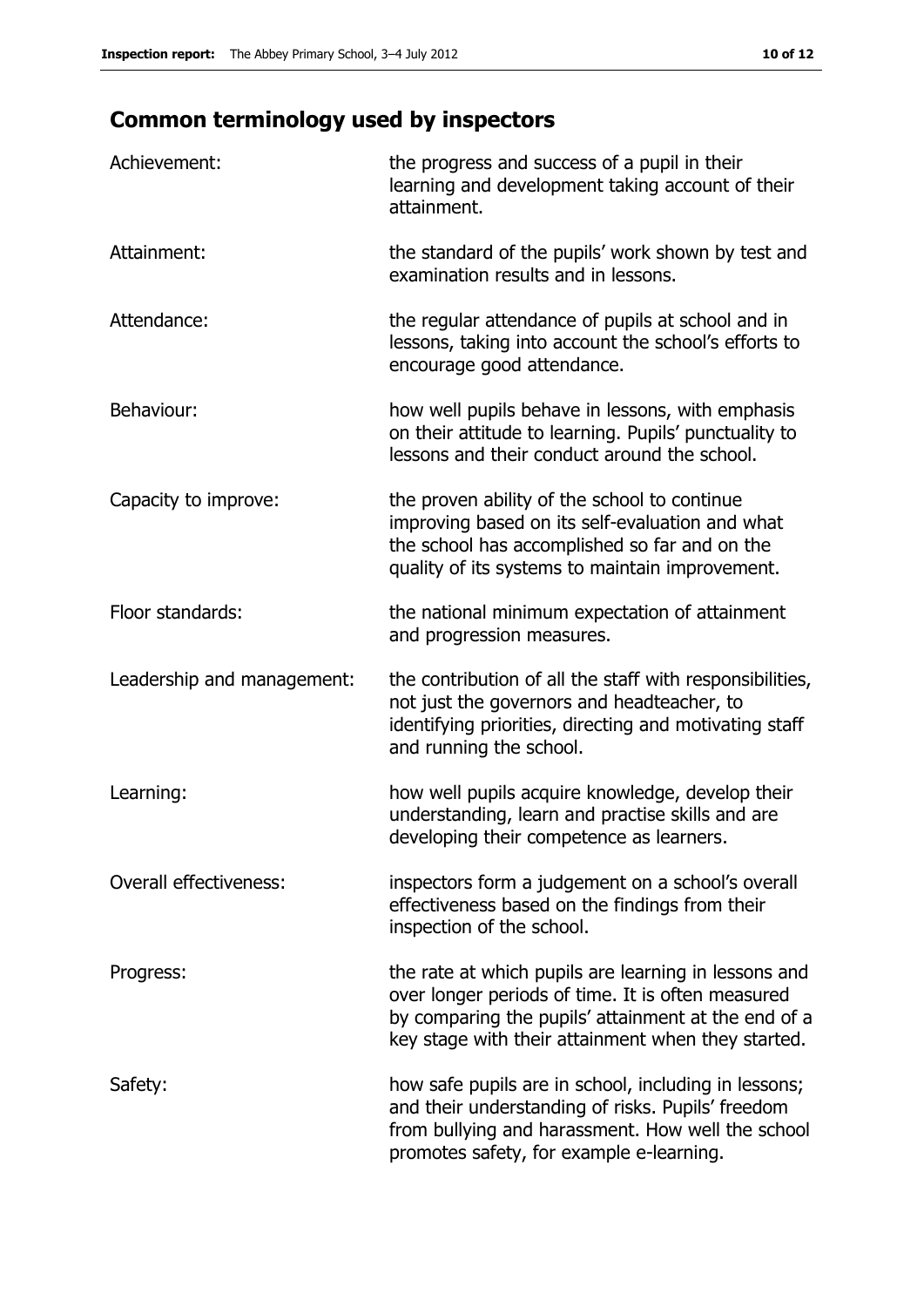#### **This letter is provided for the school, parents and carers to share with their children. It describes Ofsted's main findings from the inspection of their school.**



5 July 2012

Dear Pupils

#### **Inspection of The Abbey Primary School, Northampton, NN4 8AZ**

Thank you for your cheerful welcome when we inspected your school. We enjoyed talking to you and we were impressed by how well you all get along together and by your good behaviour. You help to make the school a safe and happy place through your good understanding of the Five Bees, and because you follow the Abbey Values. You told us you enjoy school and learn a lot in lessons. You are right. Your school gives you a good education, and has improved a lot since the last inspection.

You are making good progress because your teachers are good at helping you to learn. You told us that they will always help you if you are puzzled. They give you lots of interesting things to do and try hard to give you work that is just right for you. Occasionally, they give you things that are a bit too easy or too hard, and we have agreed they are going to concentrate on improving this next year, and on always keeping an eye on how everyone is doing in lessons, to make sure no one is confused. They give you really good advice when they mark your books and we are asking them, and you, to make sure you always do what they suggest in their comments. You are good at using computers in the suite but, because the laptops don't work properly, you don't get enough chances to use computers in lessons in the classroom. The school has plans to buy better equipment and we have agreed that this is a good idea.

The adults are good at organising the school and are keen to make it better. We know you will want to help and you can do this by keeping up your hard work and good behaviour, and making sure you always respond carefully to what your teachers write in your books.

We hope you carry on enjoying life at The Abbey, or in your new schools for those of you leaving Year 6.

Yours sincerely

Steven Hill Lead inspector